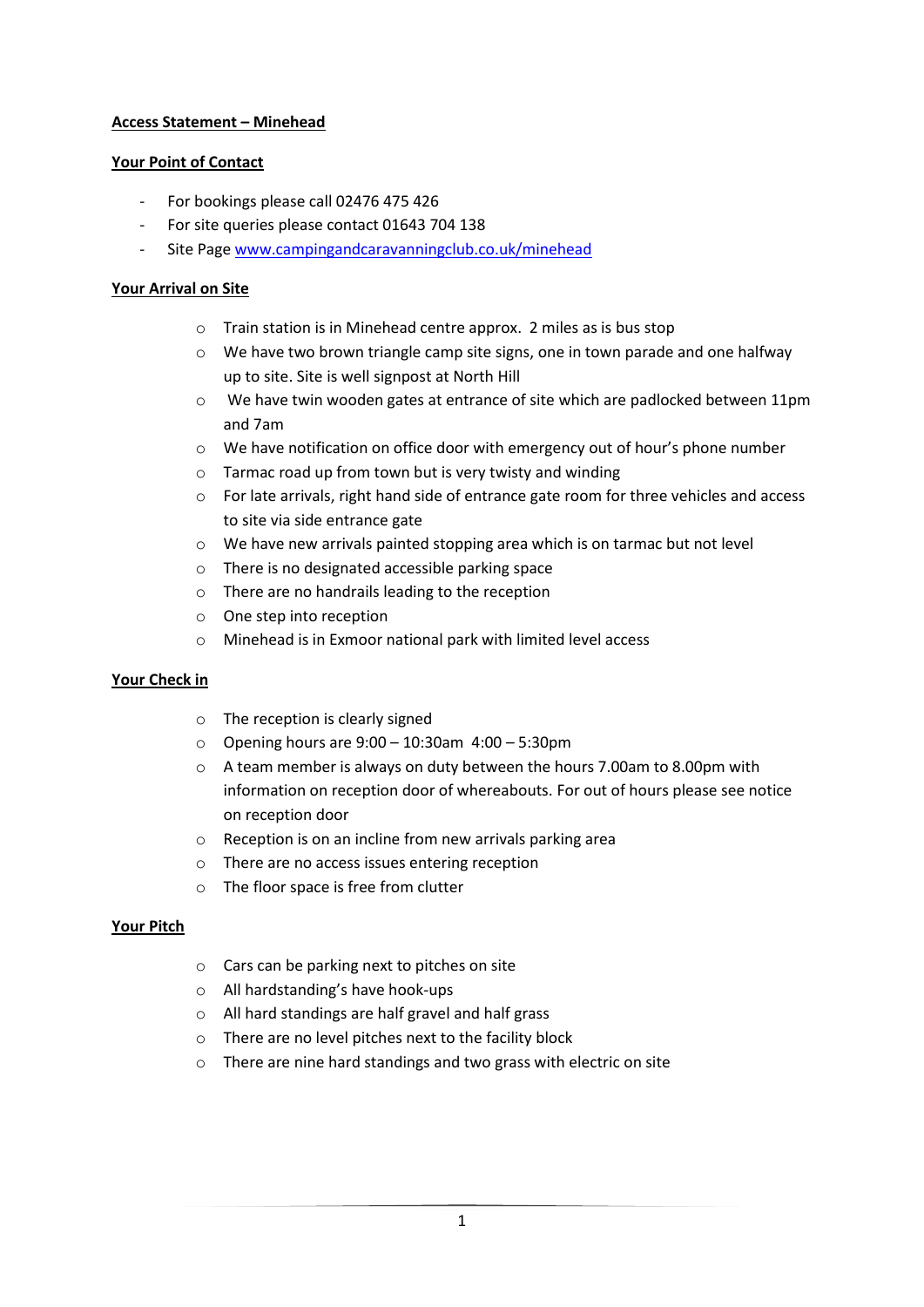### **Your Facilities**

- o There is a clear well maintained path leading to the facility block
- o There are no steps
- $\circ$  Facility block is positioned in the middle of the site, with ramp/hill leading to this block.
- o Access is level into the block
- o There are no semi-ambulant cubicles
- o Twist top taps
- o Four legged stools are positioned in every shower cubicle
- o Showers are dial operated
- o Showers have a step
- o Facility block is lit outside

#### **Your Accessible Facilities**

o There are no accessible facilities on site

#### **Your Laundry and Food Preparation Areas**

- o These areas have good level access leading to them
- o Paving slabs lead to these areas
- o Taps are twist top
- o Washing machine is front loading
- o At least one washing machine can be loaded form the floor
- o Tumble dryer is front loading and floor level
- o There is a wall mounted iron
- o There is a wall mounted iron
- o There are indoor washing up facilities
- o Taps are twist top
- o Outdoor rotary washing line available

#### **Your Recreational Areas**

o There are no indoor or outdoor recreation areas on site

#### **Waste, Fire and Evacuation**

- o There is flat level access to the refuse area
- o Path is concrete
- o No steps or kerbs
- o No handrails
- o Commercial bins 1.3m high
- o Three fire triangles on site
- o There is unrestricted access to firefighting equipment
- o Fire Assembly area is opposite reception in front of raised grass pitches
- o Assembly point surface is grass